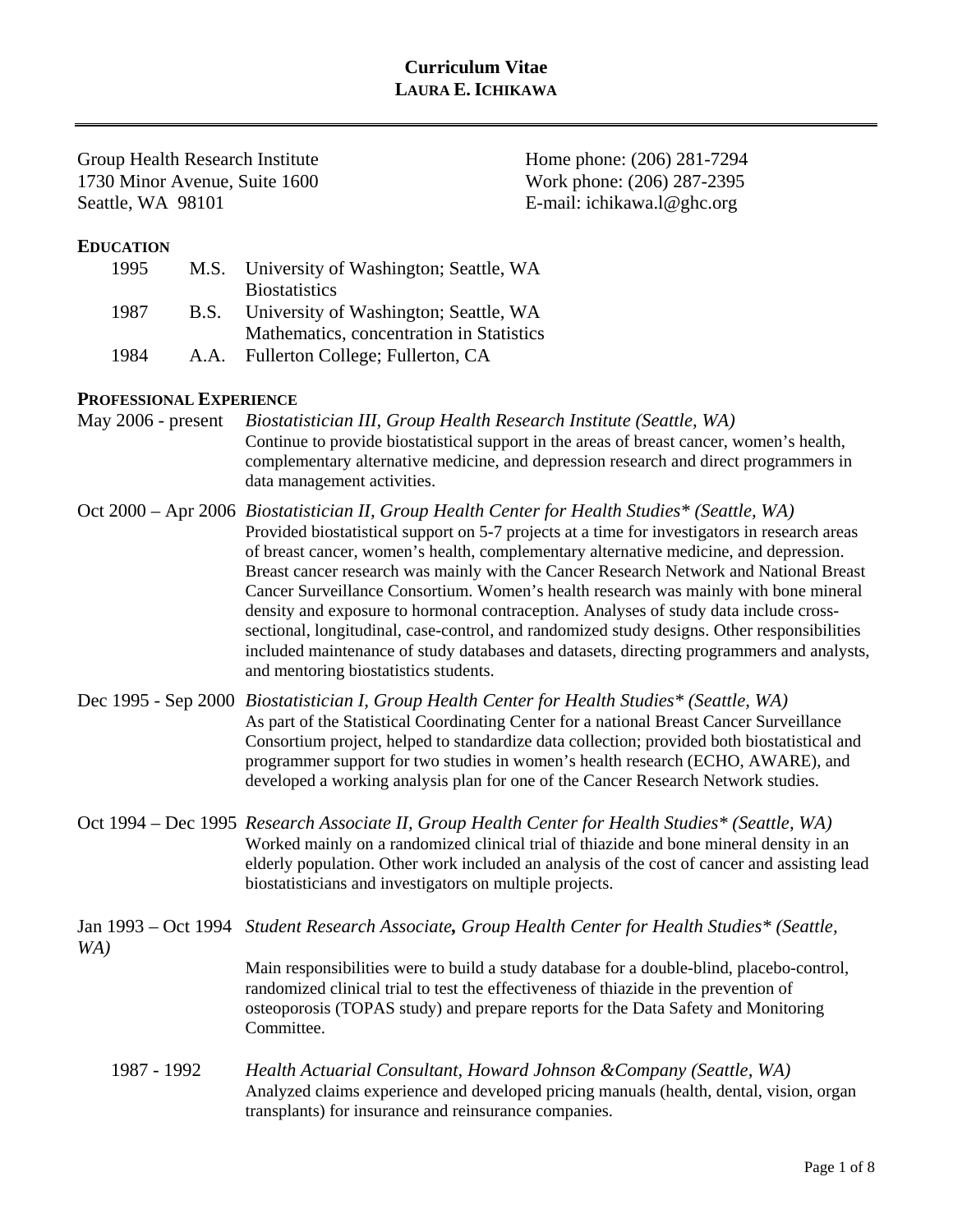\*Group Health Center for Health Studies became Group Health Research Institute in 2009

## **PUBLICATIONS**

- 1. Geller BM, **Ichikawa L**, Miglioretti DL, Eastman D. Web-based mammography audit feedback. *Am J Roentgenol* (accepted 11/1/2011).
- 2. Scholes D, Hubbard R, **Ichikawa LE**, LaCroix AZ, Spangler L, Beasley JM, Reed S, Ott SM.; Oral contraceptive use and bone density change in adolescent and young adult women: a prospective study of age, hormone dose, and discontinuation. *J Clin Endocrinol Metab* 2011 Sep 96(9):E1380-7. Epub 2011 Jul 13.
- 3. DeMartini WB, **Ichikawa L**, Yankaskas BC, Buist D, Kerlikowske K, Geller B, Onega T, Rosenberg RD, Lehman CD.; Breast MRI in community practice: equipment and imaging techniques at facilities in the Breast Cancer Surveillance Consortium. *J Am Coll Radiol* 2010;7(11):878-84.
- 4. Linde JA, Simon GE, Ludman EJ, **Ichikawa LE**, Operskalski BH, Arterburn D, Rohde P, Finch EA, Jeffery RW.; A randomized controlled trial of behavioral weight loss treatment versus combined weight loss/depression treatment among women with comorbid obesity and depression. ; Ann Behav Med. 2010 Sep 28 [Epub ahead of print].
- 5. **Ichikawa LE**, Barlow WE, Anderson, ML, Taplin SH, Geller BM, Brenner RJ. Time trends in radiologists' interpretive performance at screening mammography from the community-based Breast Cancer Surveillance Consortium, 1996-2004. *Radiology* 2010 Jul;256(1):74-82. Epub 2010 May 26.
- 6. Phipps AI, **Ichikawa L**, Bowles EJ, Carney PA, Kerlikowske K, Miglioretti DL, Buist DS.; Defining menopausal status in epidemiologic studies: a comparison of multiple approaches and their effects on breast cancer rates.; Maturitas. 2010 Sep;67(1):60-6. Epub 2010 May 21.
- 7. Beasley JM, **Ichikawa LE**, Ange, BA, Spangler L, LaCroix AZ, Ott SM, Scholes D. Is protein intake associated with bone mineral density in young women? *Am J Clin Nutr* 2010 May;91(5):1311-6. Epub 2010 Mar 10.
- 8. Ludman EJ, **Ichikawa LE**, Simon GE, Rohde P, Arterburn D, Operskalski BH, Linde JA, Jeffery RW. Depression and obesity have specific effects on screening for breast and cervical cancer. *Am J Prev Med* 2010 Mar;38(3):303-10.
- 9. Sherman KJ, Cherkin DC, **Ichikawa L**, Avins AL, Delaney K, Barlow WE, Khalsa PS, Deyo RA. Treatment expectations and preferences as predictors of outcome of acupuncture for chronic back pain. *Spine* 2010 Jul 1;35(15):1471-7. Epub 2010 Jun.
- 10. Scholes D, **Ichikawa L**, LaCroix AZ, Spangler L, Beasley JM, Reed S, Ott SM. Oral contraceptive use and bone density in adolescent and young adult women. *Contraception* 2010 Jan;81(1):35-40.
- 11. Ludman E, Simon GE, **Ichikawa LE**, Operskalski BH, Arterburn D, Linde JA, Jeffery RW, Rohde P, Finch EA. Does depression reduce the effectiveness of behavioral weight loss treatment? *Behav Med* 2010;35(4):126-34.
- 12. Sherman KJ, Hawkes RJ, **Ichikawa L**, Cherkin DC, Deyo RA, Avins AL, Khalsa PS. Comparing recruitment strategies in a study of acupuncture for chronic back pain. *BMC Med Res Methodol* 2009;9(1):69.
- 13. Sherman KJ, Cherkin DC, **Ichikawa L**, Avins AL, Barlow WE, Khalsa PS, Deyo RA. Characteristics of patients with chronic back pain who benefit from acupuncture. *BMC Musculoskeletal Disorders* 2009, 10:114.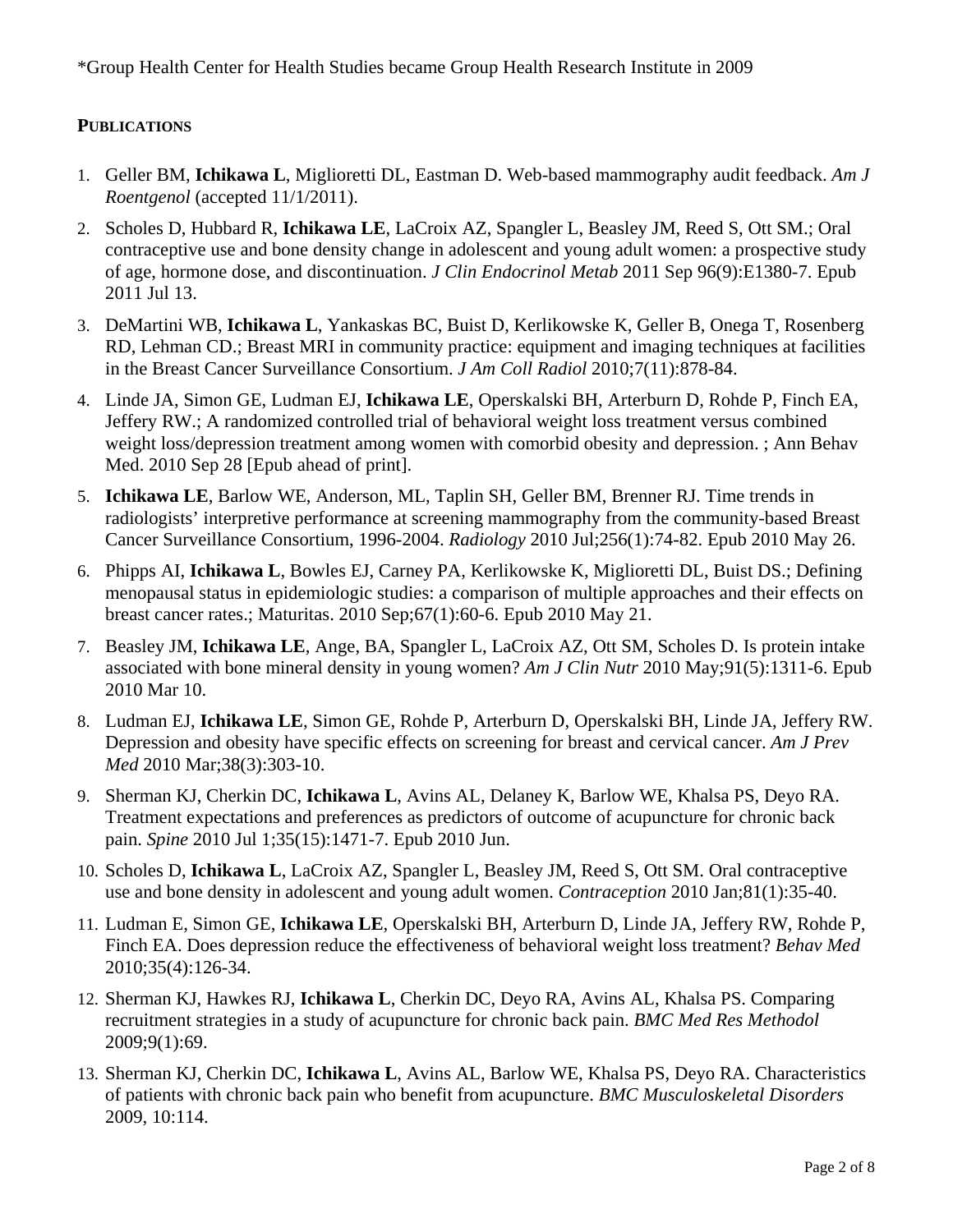- 14. Cherkin DC, Sherman KJ, Avins AL, Erro JH, **Ichikawa L**, Barlow WE, Delaney K, Hawkes R, Hamilton L, Pressman A, Khalsa PS, Deyo RA. A randomized trial comparing acupuncture, simulated acupuncture, and usual care for chronic low back pain. *Arch Intern Med* 2009;169(9):858-66.
- 15. Jeffery RW, Linde JA, Simon GE, Ludman EJ, Rhode P, **Ichikawa LE**, Finch EA. Reported food choices in older women in relation to body mass index and depressive symptoms. *Appetite* 2009 Feb;52(1);238-240. Epub 2008 Aug 28. (short communication)
- 16. Ott SM, **Ichikawa LE**, LaCroix AZ, Scholes D. Navel jewelry artifacts and intravertebral variation in spine bone densitometry in adolescents and young women. *J Clin Densitom* 2009 Jan-Mar;12(1):84-8. Epub 2008 Nov 5.
- 17. Arterburn D, Ichikawa L, Ludman, EJ, Operskalsk B, Linde JA, Anderson E, Rohde P, Jeffery RW, and Simon GE. Validity of clinical body weight measures as substitutes for missing data in a randomized trial. *Obesity Research & Clinical Practice* 2008;10(4):277-81.
- 18. Ott SM, LaCroix AZ, Scholes D, Ichikawa LE, Wu K. Effects of three years of low-dose thiazides on mineral metabolism in healthy elderly persons. *Osteoporosis International* 2008 Sep;19(9):1315-22.
- 19. Rhode P, Ichikawa L, Simon GE, Ludman EJ, Linde JA, Jeffery RW. Associations of child sexual and physical abuse with obesity and depression in middle-aged women. *Child Abuse & Neglect* 2008 Sep; 32(9): 878-87.
- 20. Jeffery RW, Finch EA, Linde JA, Simon GE, Ludman EJ, Operskalski BH, Rhode P, Ichikawa LE. Does clinical depression affect the accuracy of self-reported height and weight in obese women? *Obesity* 2008 Feb;16(2):473-5.
- 21. Tice JA, Cummings SR, Smith-Bindman R, Ichikawa L, Barlow WE, Kerlikowske K. [Using clinical](http://www.ncbi.nlm.nih.gov/pubmed/18316752?ordinalpos=1&itool=EntrezSystem2.PEntrez.Pubmed.Pubmed_ResultsPanel.Pubmed_RVDocSum)  [factors and mammographic breast density to estimate breast cancer risk: development and validation](http://www.ncbi.nlm.nih.gov/pubmed/18316752?ordinalpos=1&itool=EntrezSystem2.PEntrez.Pubmed.Pubmed_ResultsPanel.Pubmed_RVDocSum)  [of a new predictive model.](http://www.ncbi.nlm.nih.gov/pubmed/18316752?ordinalpos=1&itool=EntrezSystem2.PEntrez.Pubmed.Pubmed_ResultsPanel.Pubmed_RVDocSum) *Ann Intern Med* 2008 Mar 4;148(5):337-47.
- 22. Simon GE, Ludman EJ, Linde JA, Operskalski BH, Ichikawa L, Rohde P, Finch EA, Jeffery RW. Association between obesity and depression in middle-aged women. *Gen Hosp Psychiatry* 2008 Jan-Feb;30(1):32-9.
- 23. Wetmore CM, Ichikawa L, LaCroix AZ, Ott SM, Scholes D. Association between caffeine intake and bone mass among young women: potential effect modification by depot medroxyprogesterone acetate use. *Osteoporos Int* 2008 Apr;19(4):519-27. Epub 2007 Oct 9
- 24. Buist DS, Ichikawa L, Prout NM, Yood MU, Field TS, Owusu C, Geiger AM, Quinn VP, Wei F, Silliman RA. Receipt of appropriate primary breast cancer therapy and adjuvant therapy are not associated with obesity in older women with access to health care. *J Clin Oncol* 2007 Aug 10;25(23):3428-36.
- 25. Linde JA, Jeffery RW, Finch EA, Simon GE, Ludman EJ, Ooperskalski BH, Ichikawa L, Rhode P. Relation of body mass index to depression and weighing frequency in overweight women. *Prev Med* 2007 Jul;45(1):75-9.
- 26. Kerlikowske K, Ichikawa L, Miglioretti DL, Buist DS, Vacek PM, Smith-Bindman R, Yankaskas B, Carney P, Ballard-Barbash R. Longitudinal measurement of clinical mammographic breast density improves estimation of breast cancer risk. *J Natl Cancer Inst* 2007 Mar 7;99(5):386-95.
- 27. Simon GE, Khandler RK, Ichikawa L, Operskalski BH. Recovery from depression predicts lower health services costs. *J Clin Psychiatry* 2006;67(8):1226-31.
- 28. Weaver DL, Rosenberg, RD, Barlow WE, Ichikawa L, Carney PA, Kerlikowske K, Buist DS, Geller BM, Key CR, Maygarden SJ, Ballard-Barbash R. Pathologic findings from the Breast Cancer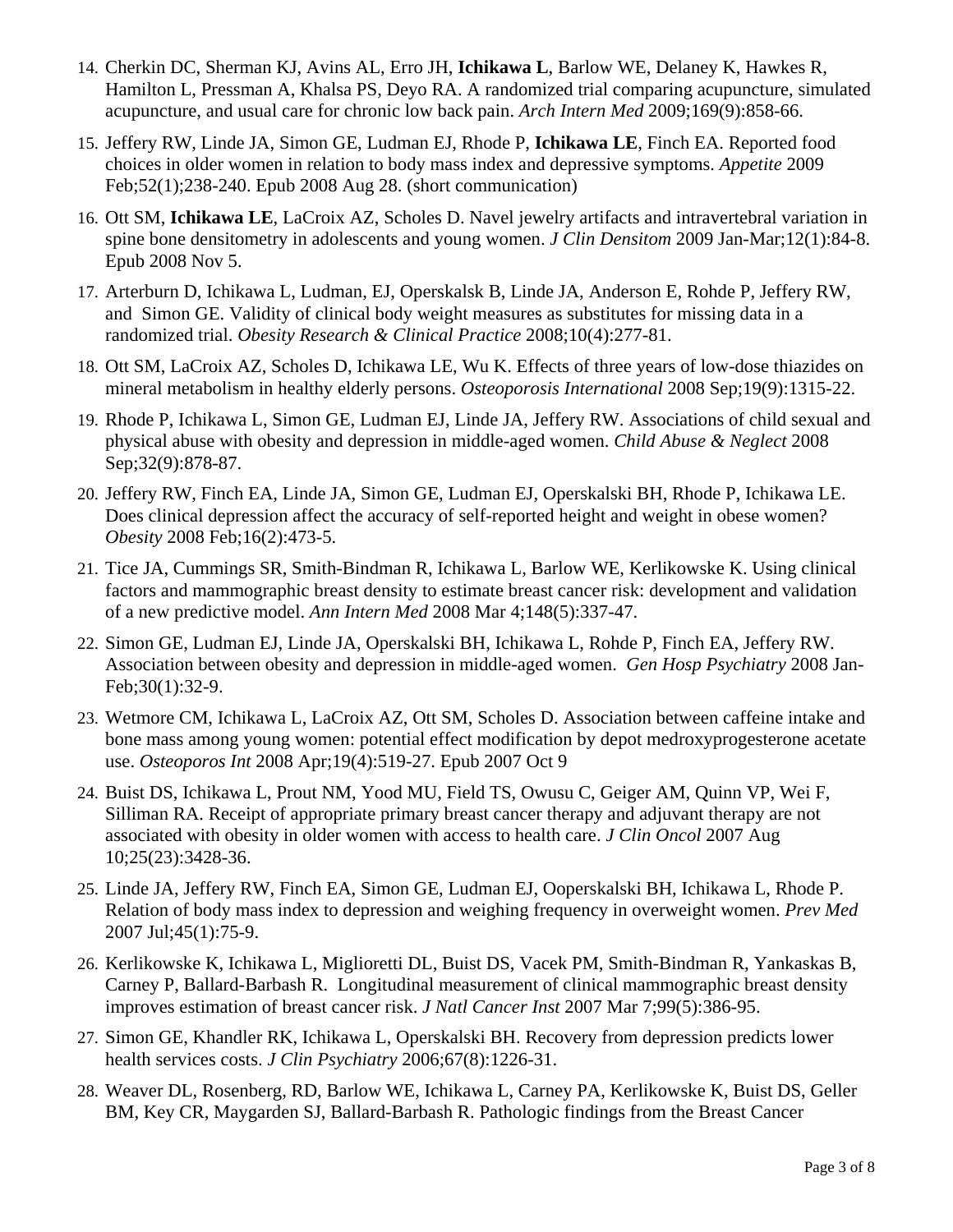Surveillance Consortium: population-based outcomes in women undergoing biopsy after screening mammography. *Cancer* 2006;106(4):732-42.

- 29. Geller BM, Ichikawa L, Buist DS, Sickles EA, Carney PA, Yankaskas BC, Dignan M, Kerlikowske K, Yabroff KR, Barlow WE, Rosenberg R. Improving the concordance of mammography assessment and management recommendations. *Radiology* 2006;241(1):67-75.
- 30. Mouchawar J, Taplin SH, Ichikawa L, Barlow WE, Geiger AM, Weinmann S, Gilbert J, Manos MM, Ulcickas Yood M. Late-stage breast cancer among women with recent negative screening mammography: do clinical encounters offer opportunity for earlier detection? *J Natl Cancer Inst Monogr* 2005;(35):39-46.
- 31. Yankaskas BC, Taplin SH, Ichikawa L, Geller BM, Rosenberg RD, Carney PA, Kerlikowske K, Ballard-Barbash R, Cutter GR, Barlow WE. Association between mammography timing and measures of screening performance in the United States. *Radiology* 2005 Feb;234(2):363-73.
- 32. Scholes D, LaCroix AZ, Ichikawa LE, Barlow WE, Ott SM. Change in bone density among adolescent women using and discontinuing depot medroxyprogesterone acetate contraception. *Arch Pediatr Adolesc Med* 2005 Feb;159(2):139-44.
- 33. Taplin SH, Ichikawa L, Yood MU, Manos MM, Geiger AM, Weinmann S, Gilbert J, Mouchawar J, Leyden WA, Altaras R, Beverly RK, Casso D, Westbrook EO, Bischoff K, Zapka JG, Barlow WE. Reason for late-stage breast cancer: absence of screening or detection, or breakdown in follow-up? *J Natl Cancer Inst* 2004 Oct 20;96(20):1518-27.
- 34. Scholes D, LaCroix AZ, Ichikawa LE, Barlow WE, Ott SM. The association between depot medroxyprogesterone acetate contraception and bone mineral density in adolescent women. *Contraception* 2004 Feb;69(2):99-104.
- 35. Taplin SH, Ichikawa L, Buist D, Seger D, White E. Evaluating organized breast cancer screening implementation: the prevention of late-stage disease? *Cancer Epidemiol Biomarkers Prev* 2004 Feb;13(2):225-34.
- 36. Reed SD, Scholes D, LaCroix AZ, Ichikawa LE, Barlow WE, Ott SM. Longitudinal changes in bone density in relation to oral contraceptive use. *Contraception* 2003 Sep;68(3):177-82.
- 37. Scholes D, McBride CM, Grothaus L, Civic D, Ichikawa L, Fish L, Yarnall KS. A tailored minimal self-help intervention to promote condom use in young women: results from a randomized trial. *AIDS* 2003 Jul 4;17(10):1547-56.
- 38. Ott S, LaCroix AZ, Ichikawa L, Scholes D, Barlow WE. Effect of low-dose thiazide diuretics on plasma lipids: results from a double-blinded, randomized clinical trial in elderly men and women. *JAGS* 2003 Mar;51(3):340-7.
- 39. Civic D, Scholes D, Ichikawa L, Grothaus L, McBride CM, Yarnall KSH, Fish L. Ineffective use of condoms among young women in managed care. *AIDS Care* 2002 Dec;14(6):779-88.
- 40. Scholes D, LaCroix AZ, Ichikawa L, Barlow WE, Ott SM. Injectable hormone contraception and bone density: results from a prospective study. *Epidemiology* 2002 Sep;13(5):581-7.
- 41. Taplin S, Ichikawa L, Kerlikowske K, Ernster V, Rosenberg R, Yankaskas B, Carney A, Geller B, Urban N, Dignan M, Barlow WE, Ballard-Barbash R, Sickes E. Concordance of breast imaging reporting and data systems assessments and management recommendations in screening mammography. *Radiology* 2002 Feb;222(2):529-35.
- 42. Ott SM, Scholes D, LaCroix AZ, Ichikawa L, Yoshida CK, Barlow WE. Effects of contraceptive use on biochemical markers in young women. *J Clin Endocrinol Metab* 2001 Jan;86(1):179-85.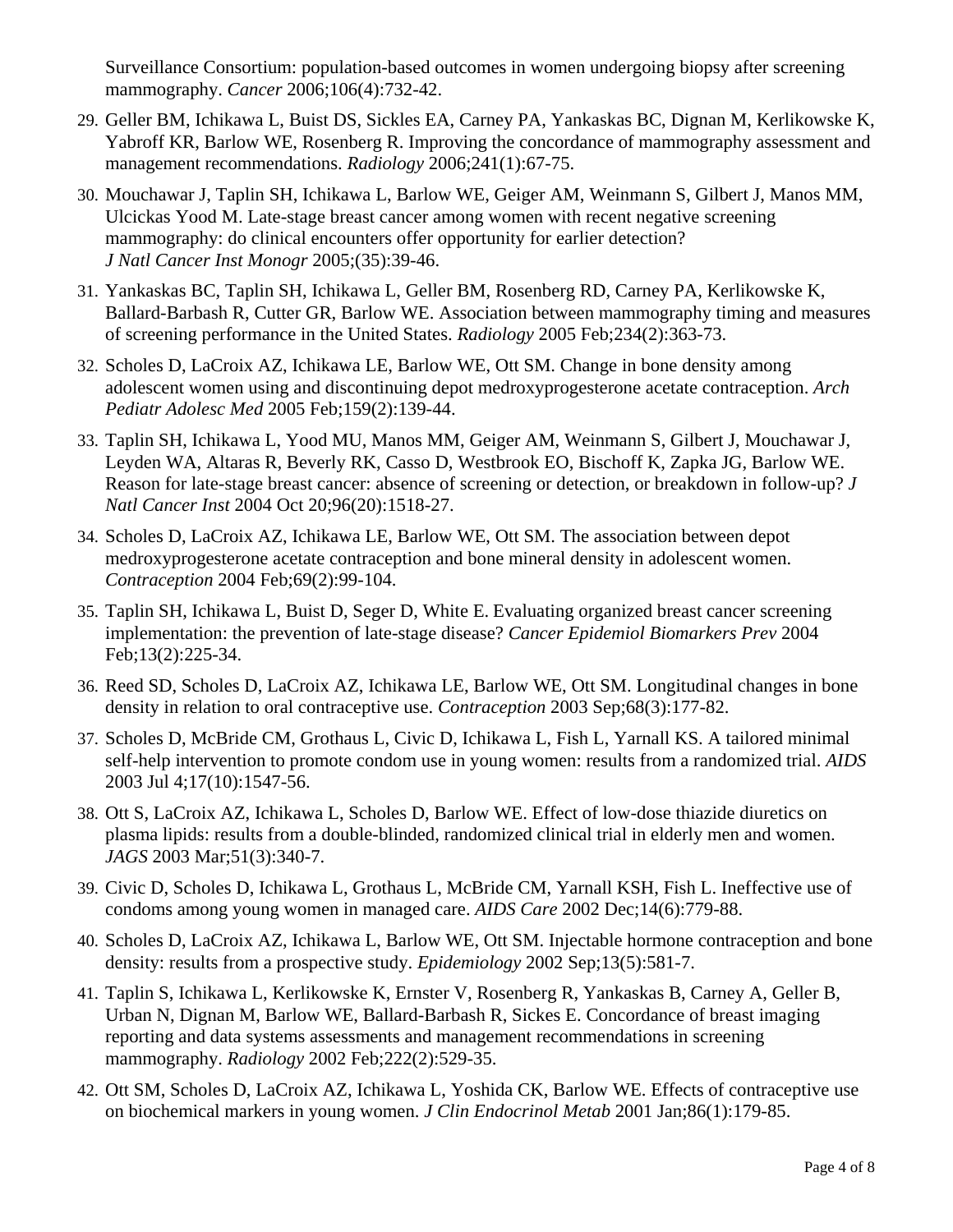- 43. LaCroix AZ, Ott SM, Ichikawa L, Scholes D, Barlow WE. Low-dose hydrochlorothiazide and preservation of bone mineral density in older adults. *Ann Intern Med* 2000 Oct 3;133(7):516-26.
- 44. Civic D, Scholes D, Ichikawa L, LaCroix AZ, Yoshida CK, Ott SM, Barlow WE. Depressive symptoms in users and non-users of depot medroxyprogesterone acetate. *Contraception* 2000 Jun;61(6):385-90.
- 45. Barlow WE, Ichikawa L, Rosner D, Izumi S. Analysis of case-cohort designs. *J Clin Epidemiol* 1999;52(12),1165-72.
- 46. Scholes D, LaCroix AZ, Ott SM, Ichikawa LE, Barlow WE. Bone mineral density in young women using depo-medroxyprogesterone acetate for contraception. *Obstet Gynecol* 1999;93(2),233-8.
- 47. Treiman GS, Schneider PA, Lawrence PF, Pevec WC, Bush RL, Ichikawa L. Does stent placement improve the results of ineffective or complicated iliac artery angioplasty? *J Vasc Surg* 1998;28(1),104- 12; discussion 113-4.
- 48. Scholes D, Stergachis A, Ichikawa LE, Heidrich FE, Holmes KK, Stamm WE. Vaginal douching as a risk factor for cervical *Chlamydia trachomatis* infection. *Obstet Gynecol* 1998;91(6),993-7.
- 49. Keech PM, Ichikawa L, Barlow W. A prospective study of contact lens complications in a managed care setting. *Optom Vis Sci* 1996;73(10),653-8.
- 50. Ichikawa L and Barlow W. Conducting linear growth curve analysis with the SAS system. *Proceedings of the Twentieth Annual SUGI Conference* 1995,1148-53.
- 51. Treiman GS, Treiman RL, Ichikawa L, Van-Allan R. Should percutaneous transluminal angioplasty be recommended for treatment of infrageniculate popliteal artery or tibioperoneal trunk stenosis? *J Vasc Surg* 1995;22(4),457-63; discussion 464-5.
- 52. Taplin SH, Barlow W, Urban N, Mandelson MT, Ichikawa L, Nefcy P. Stage, age, comorbidity and direct costs of colon, prostate, and breast cancer care. *J Natl Cancer Inst* 1995;87(6),417-426.
- 53. Treiman GS, Ichikawa L, Treiman RL, Kohen JL, Cossman DV, Wagner WH, Levin PM, Foran RF. Treatment of recurrent femoral or popliteal artery stenosis after percutaneous transluminal angioplasty. *J Vasc Surg* 1994;20(4),577-85.

## **MEETING ABSTRACTS**

- 1. Delia Scholes, Laura Ichikawa, Andrea LaCroix, Thy Do, Puneet Arora, Susan Ott. Circulating Sclerostin Levels in a Cohort of Adolescent and Young Adult Women: Cross-sectional Associations with Age and Bone Mass. American Society for Bone and Mineral Research (poster); San Diego, CA; Sep 2011.
- 2. B.M. Geller, L. Ichikawa, D.L. Miglioretti<sup>,</sup>, D. Eastman. Web-based Mammography Audit Feedback. European Congress of Radiology 2011.
- 3. Delia Scholes, Laura Ichikawa, Rebecca Hubbard, Andrea LaCroix, Leslie Spangler, Jeannette Beasley, Susan Ott. Oral Contraceptive Use and Change in Bone Density among Adolescent and Young Adult Women: Results from a Prospective Study. American Society for Bone and Mineral Research (oral presentation); Toronto, Ontario CANADA, Oct 2010.
- 4. Linde JA, Simon GE, Ludman EJ, Ichikawa L, Operskalski B, Arterburn D, Rhode P, Anderson EA, Jeffery RW. Behavioral Weight Loss vs. Combined Weight Loss/Depression Treatment Among Women with Comorbid Obesity and Depression (Linde oral presentation); Society of Behavioral Medicine Annual Meeting; March 26-29, 2008; San Diego, CA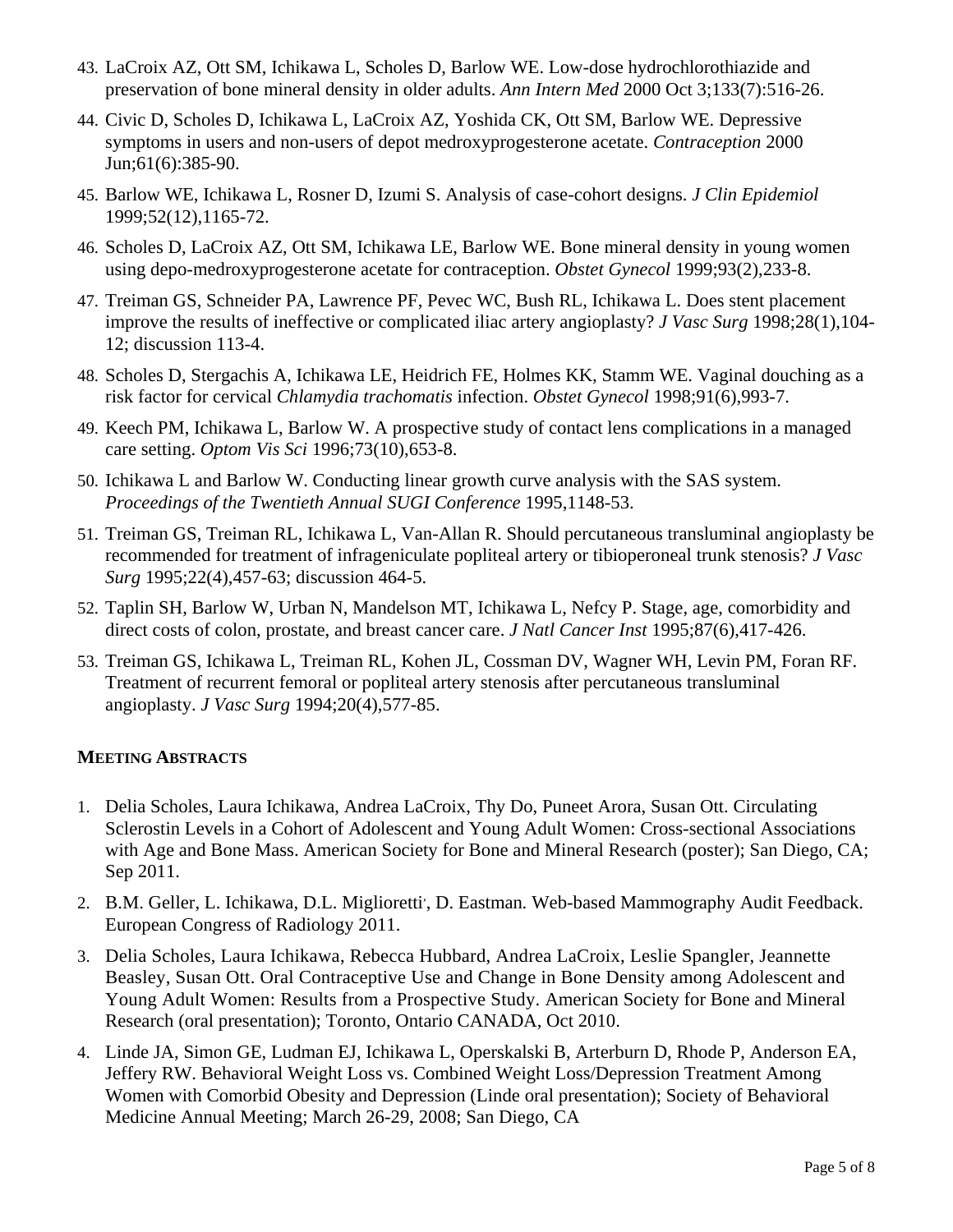- 5. Ludman, EJ, Simon GE, Ichikawa L, Arterburn D, Operskalski B, Linde JA, Jeffery RW, Rhode P, Finch E. The Effect of Major Depression on Behavioral Weight Loss Treatment Success (Ludman oral presentation); Society of Behavioral Medicine Annual Meeting; March 26-29, 2008; San Diego, CA
- 6. Ludman EJ, Simon GE, Ichikawa L, Operskalski B, Arterburn D, Linde J,2 Jeffery RW, Rohde P, Finch E. The effects of depression and obesity and breast and cervical cancer screening (poster); Society of Behavioral Medicine Annual Meeting; March 26-29, 2008; San Diego, CA
- 7. Ichikawa L, Scholes D, LaCroix AZ, Spangler L, Ott SM. Low-dose estrogen oral contraceptive use and bone mineral density in adolescents and young adult women. American Society for Bone and Mineral Research (poster); Honolulu, HI; Sep 2007.
- 8. Scholes D, Ichikawa LE, LaCroix AZ, Spangler L, Ot SM. Does oral contraceptive use adversely impact bone density in young women? American Society for Bone and Mineral Research (poster); Honolulu, HI; Sep 2007.
- 9. Ott SM, LaCroiz AZ, Ichikawa LE, Spangler L, Scholes D. Bone density at age of peak bone mass in women is not associated with history of childhood fractures. American Society for Bone and Mineral Research (poster); Honolulu, HI; Sep 2007.
- 10. Scholes D, LaCroix AZ, Ichikawa L, Ott SM, Barlow WE. Effects of use and discontinuation of depot medroxyprogesterone acetate on bone density in adolescents: results from a longitudinal study. American Society for Bone and Mineral Research (Scholes oral presentation); Minneapolis, MN; Sep 2003.
- 11. Scholes D, LaCroix AZ, Ichikawa L, Ott SM, Barlow WE. Lifestyle factors associated with bone mineral density in adolescent women. American Society for Bone and Mineral Research (poster); San Antonio, TX; Oct 2002.
- 12. Scholes D, LaCroix AZ, Ichikawa L, Barlow WE, Ott SM. Depot medroxyprogesterone acetate contraception and bone mineral density in adolescent women. American Society for Bone and Mineral Research (poster); Phoenix, AX; Oct 13, 2001.
- 13. Scholes D, McBride CM, Grothaus L, Ichikawa LE, Civic D, Yarnall K, Fish L, Rebolledo V, Yarbro P, Albright J, Talenti R. A tailored self-help, safer sex intervention: results from a randomized trial. 2001 National HIV Prevention Conference (poster); Atlanta, GA, Aug 2001.
- 14. Civic D, Scholes D, Ichikawa L, Grothaus L, McBride CM, Yarnall KSH, Fish L. Effective use of condoms among young women in managed care. Society of Behavioral Medicine 22<sup>nd</sup> Annual Scientific Meeting (poster); Seattle, WA; Mar 21-24, 2001.
- 15. Scholes D, McBride C, Civic D, Grothaus L, Yarnall K, Ichikawa L, Fish L, Rebolledo V, Yarbro P, Albright J, Talenti R. A randomized trial of a tailored self-help STD prevention intervention in two managed care settings. 2000 National STD Prevention Conference (poster); Milwaukee, IL; Dec 4-7, 2000.
- 16. Scholes D, Ichikawa L, LaCroix AZ, Ott SM, Yoshida C, Barlow WE. The effects of oral contraception on bone density: results from a prospective study. American Society for Bone and Mineral Research (poster); Toronto, Ontario, Canada; Sep 2000.
- 17. Scholes D, LaCroix AZ, Ichikawa L, Ott SM, Barlow WE. A prospective evaluation of the effects on bone of discontinuing depot medroxyprogesterone acetate contraception. American Society for Bone and Mineral Research (poster); St. Louis, MO; Sep 1999.
- 18. Barlow W, Guo J, Ichikawa L, Beckord J. Medical care costs for women with breast cancer in the last year of life. Contributed presentation, Joint Statistical Meetings, Baltimore MD, Aug 9, 1999.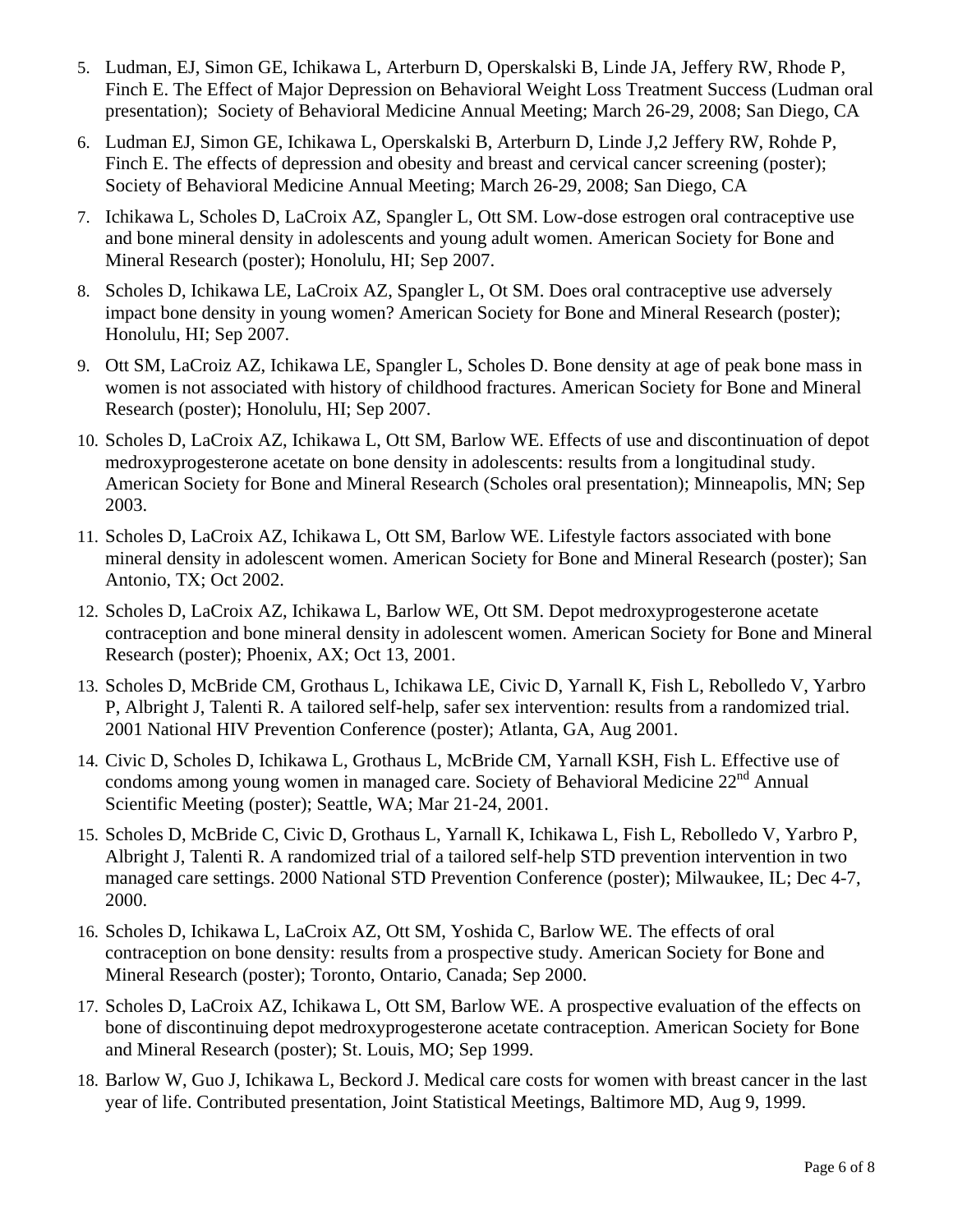- 19. Guo J, Barlow W, Ichikawa L, Beckord J. Medical care costs for women with breast cancer in the last year of life. Contributed presentation, International Health Economics Conference, Rotterdam, Netherlands, Jun 8, 1999.
- 20. Barlow W, Guo J, Beckord J, Ichikawa L. Medical care costs of cancer patients on cancer protocols. Contributed poster, International Health Economics Conference, Rotterdam, Netherlands, Jun 7, 1999.
- 21. Ott SM, LaCroix AZ, Ichikawa L, Scholes D, Barlow WE. Effect of low dose thiazide on serum lipids in a 3-year randomized, double-blind controlled trial of normotensive older adults.  $81<sup>st</sup>$  Annual Meeting of The Endocrine Society (poster); San Diego, CA; Jun 1999.
- 22. LaCroix AZ, Ott SM, Ichikawa L, Scholes D, Barlow WE. Does low dose thiazide reduce rates of bone loss in older men and women?: results of a 3-year randomized controlled trial. American Society for Bone and Mineral Research (LaCroix oral presentation); San Francisco, CA; Dec 1998.
- 23. Scholes D, LaCroix AZ, Ichikawa L, Ott SM, Barlow WE. Two-year rates of bone loss associated with initiation of Depot medroxyprogesterone acetate. American Society for Bone and Mineral Research (Scholes oral presentation); San Francisco, CA; Dec 1998.
- 24. Ott SM, LaCroix AZ, Ichikawa L, Barlow WE. Effect of contraceptive use on bone biochemical markers in young women. American Society for Bone and Mineral Research (poster); San Francisco, CA; Dec 1998.
- 25. Scholes D, LaCroix AZ, Ichikawa L, Ott SM, Barlow WE. A prospective evaluation of the effects of Depo-medroxyprogesterone acetate contraception on bone mineral density in young women. American Society for Bone and Mineral Research (poster); Seattle, WA; Sep 1997.
- 26. Scholes D, LaCroix AZ, Ichikawa L, Ott SM. Depo-medroxyprogesterone acetate exposure and bone mineral density in young women. American Society for Bone and Mineral Research (poster); Seattle, WA; Sep 1996.
- 27. Scholes D, Stergachis A, Ichikawa L, Heidrich F, Holmes K, Stamm W. Vaginal douching and risk of cervical chlamydial infections in young women, Society for Epidemiological Research; Snowbird, UT; Jun 1995.
- 28. Ichikawa L and Barlow W. Conducting Linear Growth Curve Analysis using the SAS System, SAS Users Group International 20th Annual Conference; Orlando, FL; Apr 1995.

## **ACKNOWLEDGMENTS**

Duerksen KM, Barlow WE, Stasior OG. Fused eyelids in premature infants. *Ophthalmic Plastic and Reconstructive Surgery* 10(4); 234-240.

## **CONTINUING EDUCATION COURSES**

- ¾ SAS/IML Studio: A Programming Environment for High-End Data Analysis JSM 2010 (Vancouver)
- $\triangleright$  R for SAS, SPSS & Stata Users JSM 2010 (Vancouver)
- ¾ Multilevel and Mixed Models in Stata (Gutierrez). ASA Continuing Education, Joint Statistical Meetings August 2009.
- ¾ Survey Data Analysis with Stata (Pitblado). ASA Continuing Education, Joint Statistical Meetings August 2009.
- ¾ Absolute Risk Prediction (Gail & Pfeiffer). ASA Continuing Education, Joint Statistical Meetings August 2009.
- ¾ Statistical Evaluation of Biomarkers and Diagnostic Tests (Pepe). University of Washington, Winter 2008.